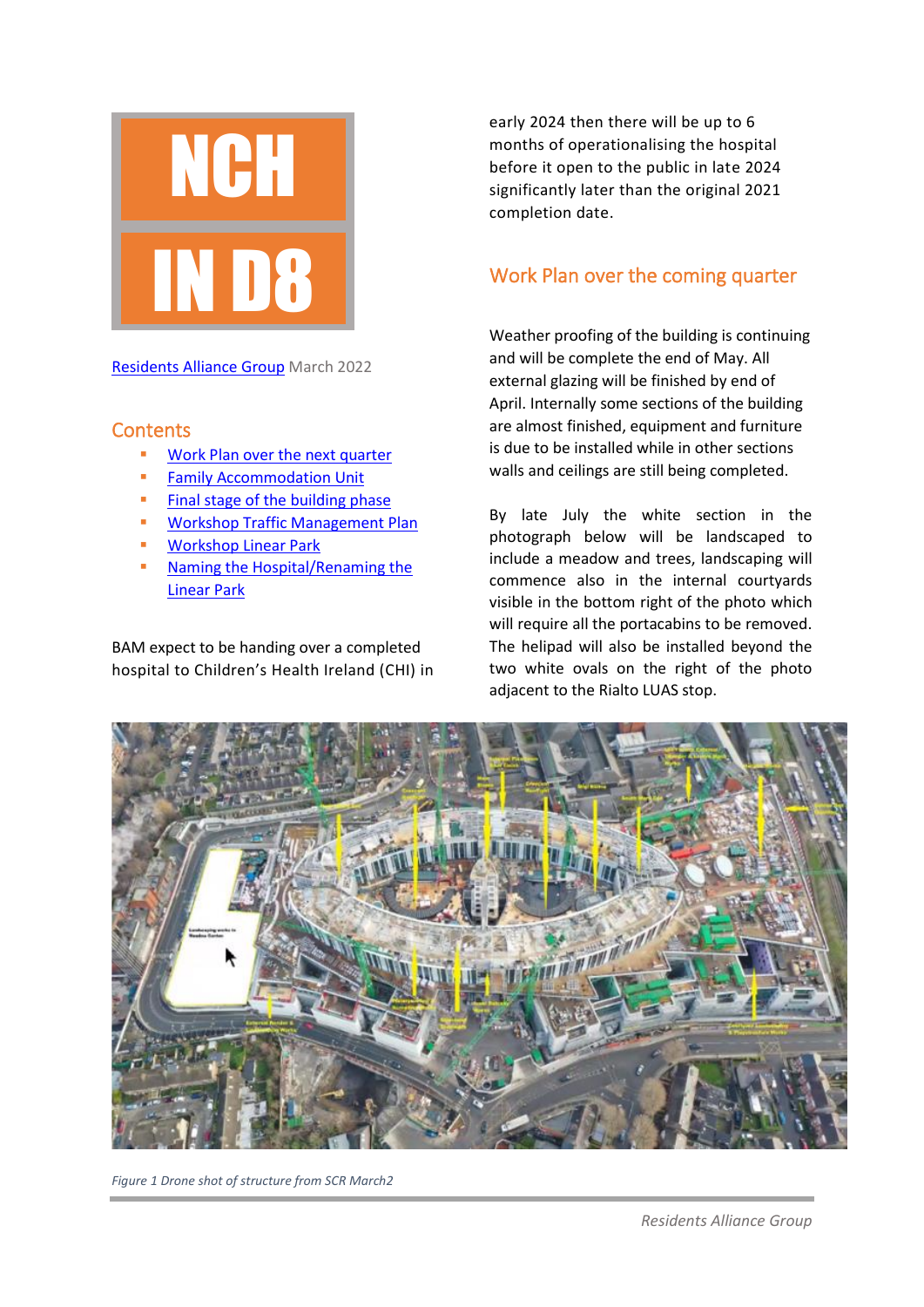What will become apparent over the coming months will be an increase in white vans around the area. The increase in workers will impact on parking in the area.

Currently the workforce is at 1570 workers on site with additional numbers working off site. This on-site number will increase to 1800 through the summer as the number of subcontractors will increase to include more of the finishing trades such as electrics, furnishing and finishing. The numbers will peak in late Summer and begin to decrease in the Autumn.

### <span id="page-1-0"></span>Family Accommodation Unit

In the photo above you can see the excavated basement for the new Family Accommodation Unit on the community side of the new road.

This site is owned by HSE and recently they contracted the NPHDB to undertake the design of the facility and to oversee the tendering process.

The expectation is the tender will be issued in April'22 and the build will be done in 6 months.

The new 53 bed units will be over 3 to 4 floors and must be completed when the hospital is finished.

### The Children's Research and Innovation Centre (CRIC)

The development of the CRIC building is not clear, it was always the final piece of work to be completed under the NCH work programme. However the development is contingent on philanthropic donations and to date it is unclear how much of the cost has been sourced.

This CRIC building will be located at the entrance to St James's hospital on the far side of the Ceannt Fort estate.

#### <span id="page-1-1"></span>Final stage of the building phase

Now that the building of the NCH is moving into the fitting out and finishing stages, much of the impact on residents is diminishing. The construction of the Family Unit and CRIC will impact on some residents when they are being built but the challenges facing the community now is to capture any learning from the building phase, the restoration of the Linear Park to the community and how to absorb the enormous impact of the 24/7 hospital in the community with all the movements in and out of this facility by staff, services, patients and visitors.

Dublin City Council are central to each of these tasks being achieved.

- **Building protocols for Dublin City**
- Linear Park
- **■** Traffic Management Plan

In order to engage with DCC the Residents Monitoring Committee have agreed a programme of action that address all three issues.

### Building Protocols

It is without a doubt that the mitigation measures undertaken by the developer as outlined in the Environment Impact Study (EIS) and the additional conditions agreed by An Bord Pleanála(APB) for the construction of the NCH have set a benchmark for good construction practice in a urban area.

The conditions agreed by ABP are also reflected in the 2017 protocols adopted by DCC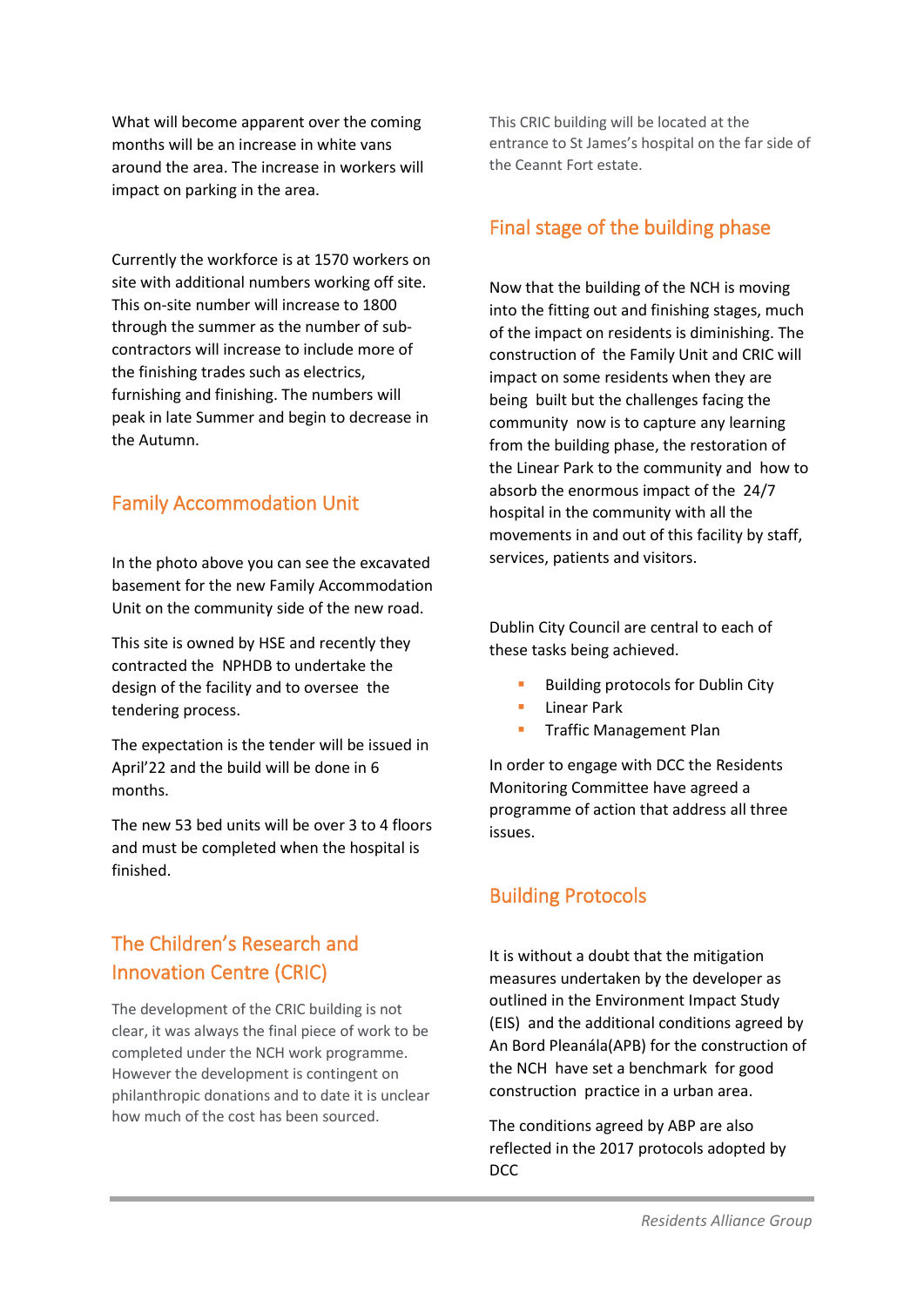"To alleviate / mitigate the issues currently being raised by residents in the Docklands Area. (With reference to the London Good Practice Guide: Noise and Vibration Control for Demolition and Construction produced by the London Authorities Noise Action Forum, July 2016)"

Currently councilors are looking to have these protocols adopted by DCC city wide.

Essentially these protocols regard people living and working beside construction sites as stakeholders and therefore must be considered and engaged with by the builder in terms of operating hours, effective noise and dust management and clean transport.

### <span id="page-2-0"></span>Workshop on Linear Park

As good as DCC were in taking account of resident views in terms of working hours and noise and dust management, the same cannot be said for DCCs treatment of residents when it came to public amenities. The Linear Park was annexed by DCC to St James's Hospital and to the NPHDB to facilitate a builder's compound with no discussion, no advance warning, no alternatives explored, absolutely no engagement with residents about the loss of the park.

In response to a lot of criticism DCC began a consultative process with residents about planning the reclamation of the park for public use once the hospital is built. However, to date, the net result of the process is one of frustration, the only work completed has been work that DCC were paid to complete as part of the MISA hospital build that predated the current Linear Park situation.

The 5 phase programme for the restoration of the Linear Park with milestones listed by the DCC CEO last November is an extremely vague work plan bookended with the only two timelines, first the MISA entrance will be

completed by the end of 2021 and the annexed sections of the park will be returned by quarter 3 2024 with really nothing else happening between those dates.



*Figure 2 Time line for restoration of Linear Park DCC 2021*

BAM do not expect to be vacating the compound along the linear park until the hospital is operationalised.

Resident understanding was that BAM will vacate the Linear Park when the hospital is finished and handed over to the CHI in early 2024 and only at that point the entrance to the hospital can be completed.

To progress the issue the Residents Monitoring Committee are hosting a workshop with all the parties invited to review the progress and agree the timelines.

The workshop is planned for early June and this should give DCC enough time to find out where and how the cycle way is going to traverse the park, have the recommendations by Irish Waterways for the Suir Road canal elbow to hand and be clear as to when BAM will be vacating the compound in the Linear Park.

For more information on Linear Park

- **Linear Park Update Nov 21 [Here](http://residentsalliancegroup.com/docs/LinearParkJuly%2020/075_Concept_Presentation_211123.pdf)**
- **E** Linear Park Draft Masterplan [Here](https://consultation.dublincity.ie/parks/st-jamess-linear-park-masterplan/)